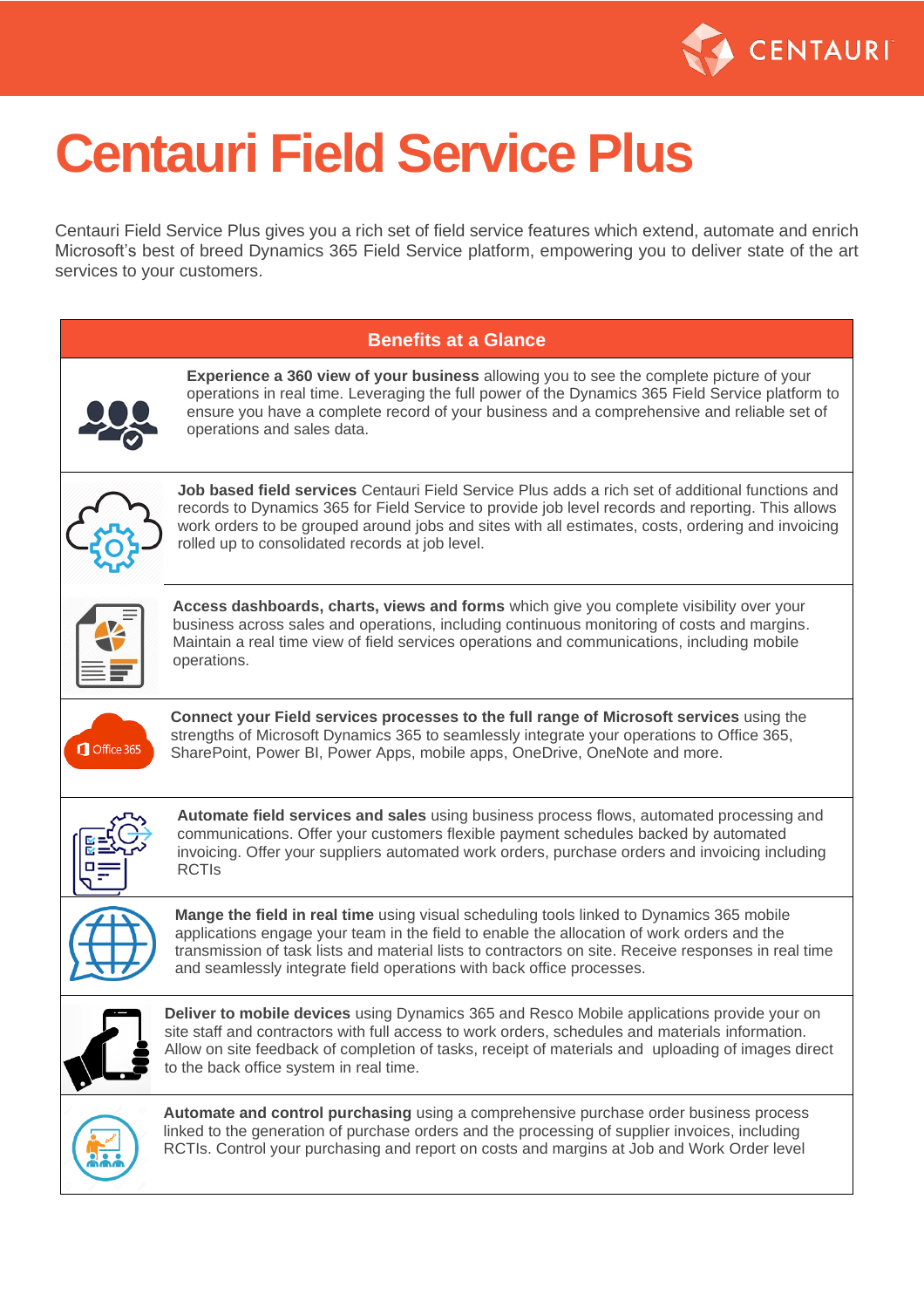

## **Centauri Field Service Plus**

Centauri Field Service Plus provides the functionality you need to manage your customers and deliver the services they expect of you. The solution extends the core strengths of the Dynamics 365 Field Service platform by adding a rich set of features centred around jobs that allow field service based organisations to provide their customers with a comprehensive service.

#### A Complete View of Your Business

Field Service Plus dashboards provides you with a complete, real time overview of your sales and field services, delivered via dashboards, charts, views and forms that can be tailored to view your field services data your way.

This allows you to record and report on your operations using a range of criteria across quotes, jobs, workorders and purchase orders allowing you to deliver reporting and operational controls for all parts of your business.

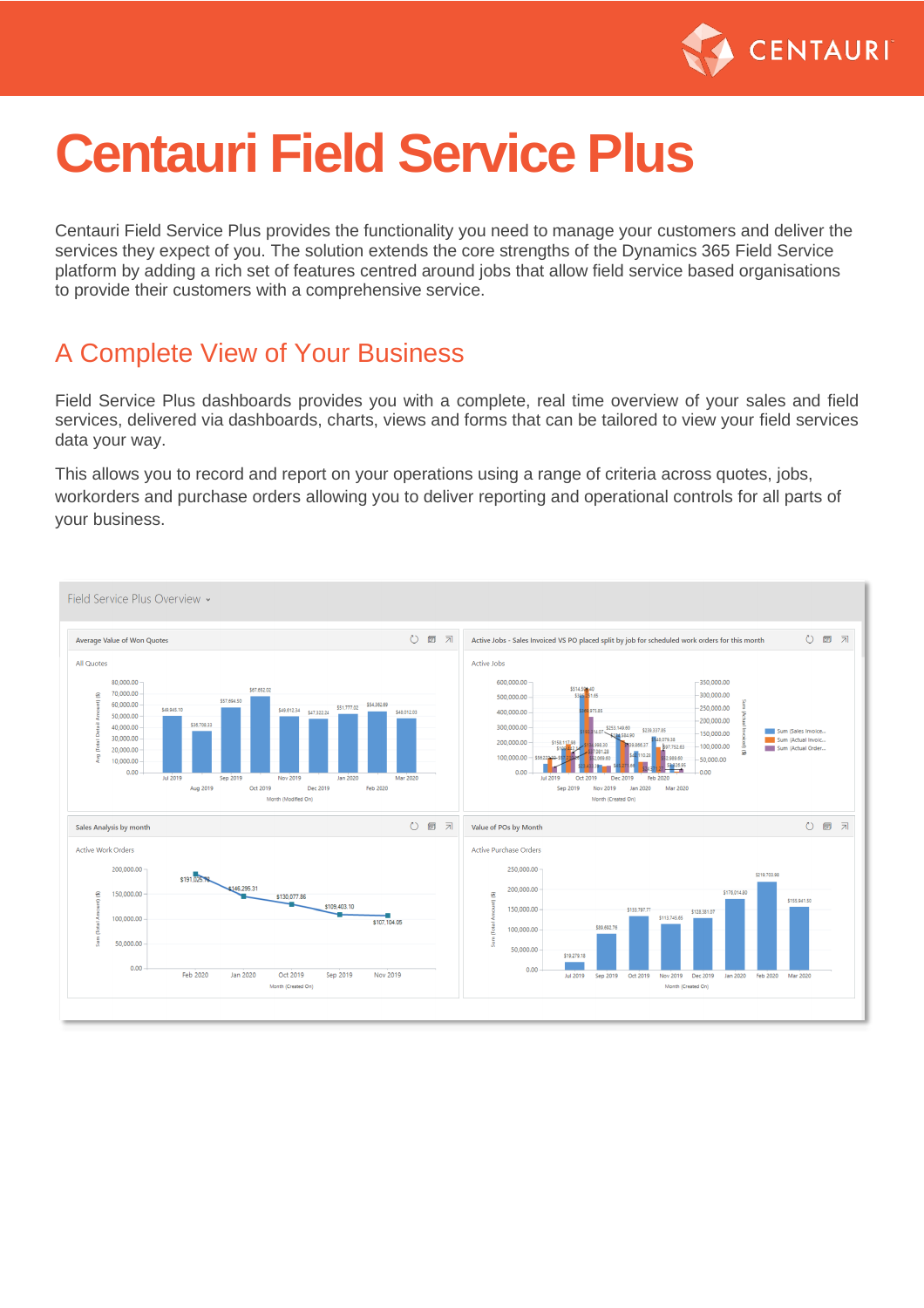

#### Feature Rich, Job Based Field Service Records

Centauri Field Service Plus provides all the record types and relationships you need for a comprehensive field services database. Centred on the solid foundations of Dynamics 365 records for Accounts, Contacts, Quotes Orders, Invoices and Activities, the solution provides interrelated records for Field services through Jobs, Work Orders, Purchase Orders and Inventory.



Field Service Plus includes business process flows which provide a step by step process through the whole life cycle of a job from the emergence of a sales opportunity through to the job on site.

| <b>ARMADALE</b><br>Job                       |                                          |                                      |                                            | P)              |
|----------------------------------------------|------------------------------------------|--------------------------------------|--------------------------------------------|-----------------|
| <b>Quote Process</b><br>Completed in 60 days | Job Setup                                | Design                               | Upload Design/Materials                    | <b>Operatio</b> |
| <b>Work Orders</b><br>General                | Job Lines<br>Details Related<br>Invoices |                                      |                                            |                 |
| <b>Job Details</b>                           |                                          | Job Value (Ex GST)<br>\$32,098.00    |                                            |                 |
| $\triangle$ Job Number                       | 200059                                   | <b>Estimated Cost</b><br>\$24,385.24 | $\triangle$ Total Line Cost<br>\$21,783.58 |                 |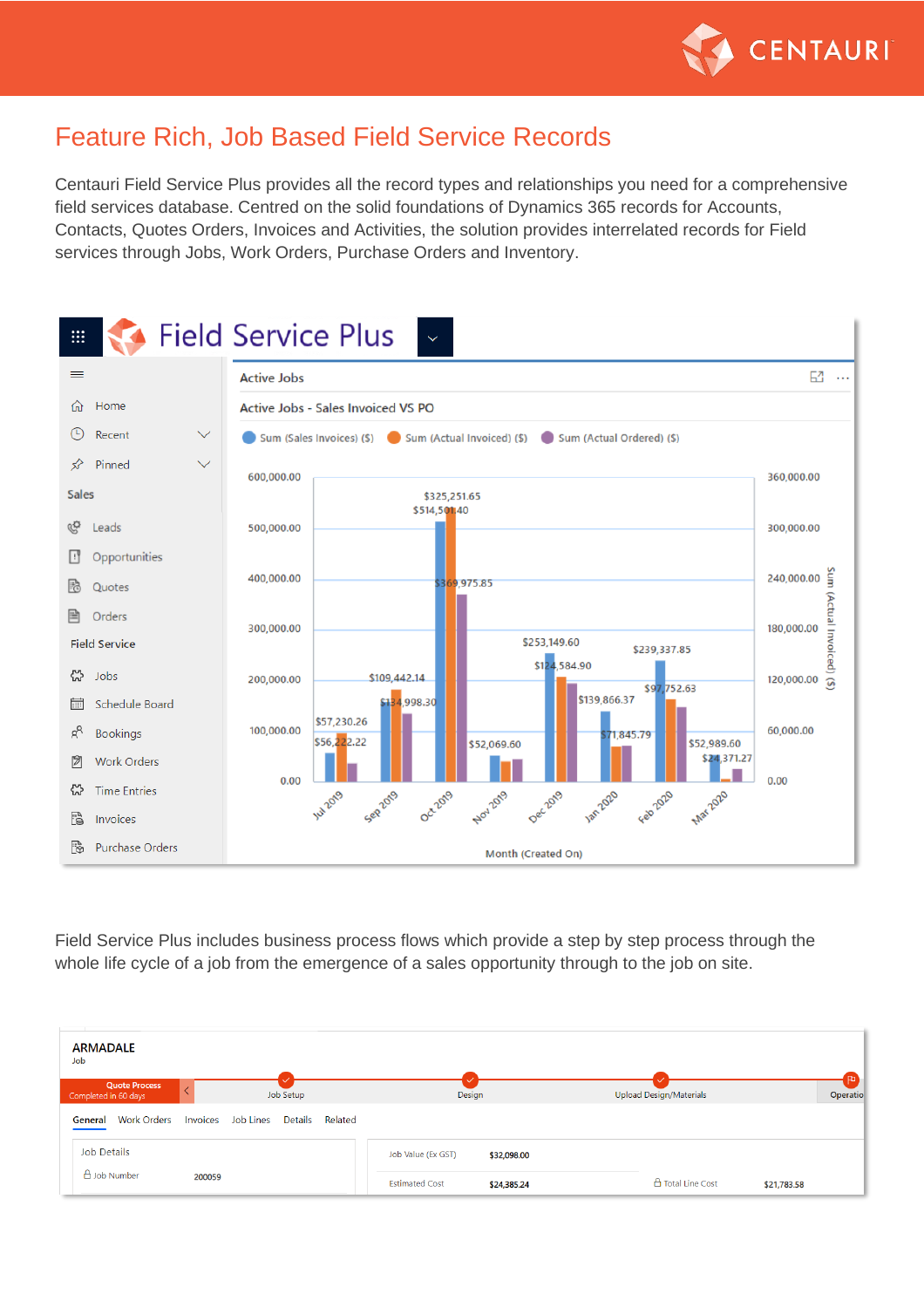

#### Real Time Operations, In the Office & On the Road

Centauri Field Service Plus supports the full breath of your operations from back office people managing scheduling and purchasing through to contractors on the road and on-site delivery of services. The Dynamics 365 platform provides integrated services which deliver the full range of functions to apps for mobile devices as well as to the desktops of back office users.

| 田.  |                      |              |                   |                   | <b>Field Service Plus</b>                          | $\checkmark$      | Field Service I> Schedule Board |                                                                                                                                               |                                            |                                                 |          |        |
|-----|----------------------|--------------|-------------------|-------------------|----------------------------------------------------|-------------------|---------------------------------|-----------------------------------------------------------------------------------------------------------------------------------------------|--------------------------------------------|-------------------------------------------------|----------|--------|
| ≡   | Hourly view          |              |                   |                   |                                                    |                   |                                 |                                                                                                                                               |                                            |                                                 |          |        |
| 夼   | Home                 |              |                   |                   |                                                    |                   |                                 |                                                                                                                                               |                                            |                                                 |          |        |
|     | Recent               | $\checkmark$ |                   | $\Theta$ Hours    | $V$ iew $\blacksquare$<br>$\overline{\phantom{a}}$ | iiii<br>$\bullet$ |                                 | 雦<br>9/03/2020 - 15/03/2020                                                                                                                   | ≻<br>Book                                  | $\rightleftarrows$ Actions $\blacktriangledown$ |          | Sort ' |
| ≴   | Pinned               | $\checkmark$ | Filter & Map View | Q                 | Monday - 9/03/2020                                 |                   | Tuesday - 10/03/2020            | Wednesday - 11/03/2020<br>8 9 10 11 12 1 2 3 8 9 10 11 12 1 2 3 8 9 10 11 12 1 2 3 8 9 10 11 12 1 2 3 8 9 10 11 12 1 2 3 8 9 10 11 12 1 2 3 8 | Thursday - 12/03/2020                      | Friday - 13/03/2020                             |          | Si     |
|     | General              |              |                   |                   | Work Order - MCWO00053<br>Duration: 144 hrs        |                   | œ                               |                                                                                                                                               | Work Order - MCWO00295<br>Duration: 32 hrs |                                                 |          |        |
| 쁢   | Dashboards           |              |                   |                   |                                                    |                   |                                 |                                                                                                                                               |                                            |                                                 |          |        |
|     | <b>Field Service</b> |              |                   |                   |                                                    |                   |                                 |                                                                                                                                               |                                            |                                                 |          |        |
| ረ"ን | Jobs                 |              |                   |                   |                                                    | Wor<br>Dura       | Work Or<br>Duration             | Work Order - MCWO000<br>Duration: 24 hrs                                                                                                      | Work Order - Rough In 2<br>Duration: 8 hrs | Work Or<br>Duration                             |          |        |
| 冊   | Schedule Board       |              |                   |                   |                                                    |                   |                                 |                                                                                                                                               |                                            | C                                               |          |        |
| g   | <b>Bookings</b>      |              |                   |                   | Work Order - MCWO00253                             |                   |                                 | Work Order - Rough In 18 Oakern St Mt Waverley                                                                                                |                                            | Work Or                                         | Work Or  |        |
| ø   | <b>Work Orders</b>   |              |                   |                   | Duration: 120 hrs                                  |                   |                                 | Duration: 48 hrs                                                                                                                              |                                            | Duration                                        | Duration |        |
| ස   | <b>Time Entries</b>  |              |                   |                   | Work Order - MCWO00256                             |                   |                                 |                                                                                                                                               | Work Order - Rough In                      | Work Order - Rough In 2                         |          |        |
| Fà  | Invoices             |              |                   |                   | Duration: 120 hrs                                  |                   |                                 |                                                                                                                                               | Duration: 8 hrs                            | Duration: 8 hrs                                 |          |        |
| fò  | Purchase Orders      |              |                   |                   |                                                    |                   |                                 |                                                                                                                                               |                                            |                                                 |          |        |
| ℗   | Catalogue            |              |                   |                   |                                                    | Duration: 24 hrs  | Work Order - MCWO002            | Work Order - Rough In 1<br>Duration: 19 hrs 45 min                                                                                            |                                            | Work Order - Rough In 3<br>Duration: 8 hrs      |          |        |
|     | Service              |              |                   |                   |                                                    |                   |                                 |                                                                                                                                               |                                            |                                                 |          |        |
| R   | Customers/Suppliers  |              |                   | $\wedge$ 1-9 of 9 | $\checkmark$                                       |                   |                                 |                                                                                                                                               |                                            |                                                 |          |        |

Integrated mapping functions are provided out of the box displaying locations of jobs with a variety of timebased views.

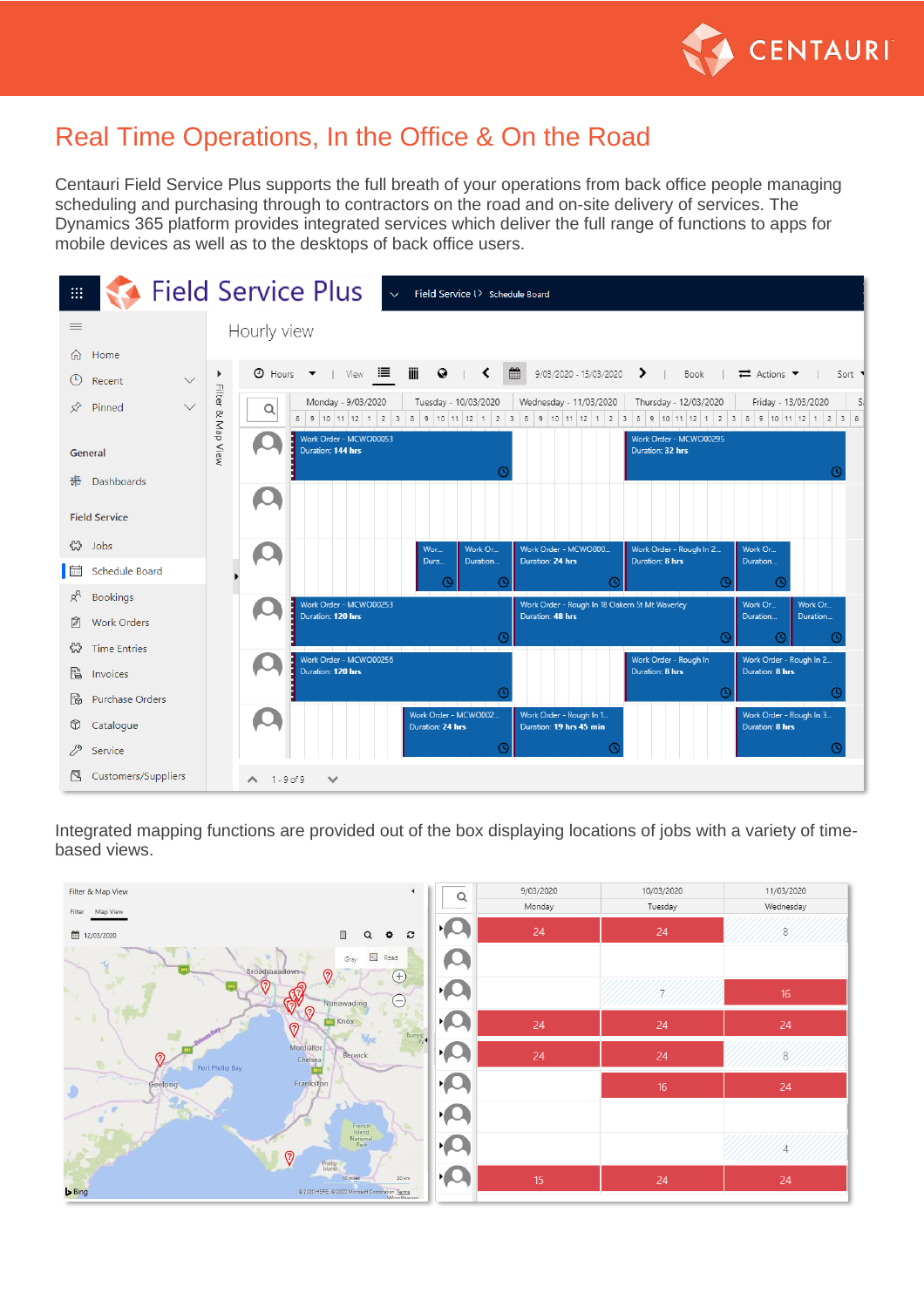

### Full Function Access via Mobile Apps

Leveraging the strengths of the Dynamics 365 platform, Centauri Field Service Plus connects you with your personnel in the field via mobile apps. Mobile apps are available for all common mobile devices including Apple, Android and Windows phones and tablets.

The mobile application enables your staff and contractors on site to access site, job and work order information and view and update associated records such as check lists and material lists. Mobile functions available include:

- $\checkmark$  Full map functions
- $\checkmark$  Checklists including SWMS
- $\checkmark$  Receipting of materials
- ✓ Work order linked tasks lists
- $\checkmark$  Download of drawings
- ✓ Upload of pictures
- $\checkmark$  Camera integration
- ✓ Time entry logs



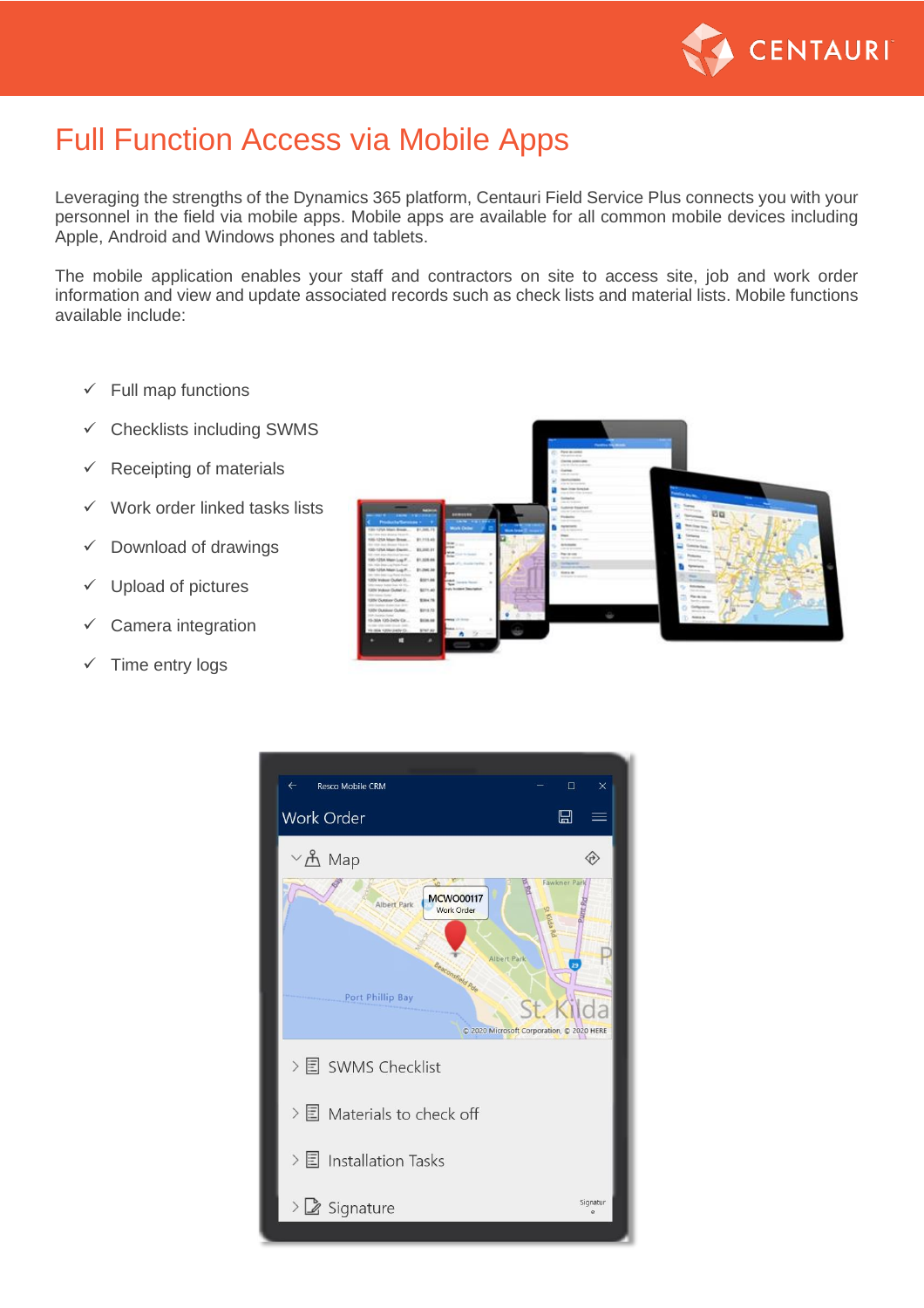

#### Consolidated Tracking of Costs and Margins

Centauri Field Service Plus tracks costs as they are incurred and rolls up cost and margin totals at Job and Work Order level on a continuous basis. This allows you to have a clear view of costs and margins across all jobs and detect and act on any anomalies.



All costs, invoices and purchase order amounts are consolidated to each work order and job.

| <b>ARMADALE</b><br>Job                       |             |             |           |         |                         |             |  |
|----------------------------------------------|-------------|-------------|-----------|---------|-------------------------|-------------|--|
| <b>Quote Process</b><br>Completed in 60 days |             |             | Job Setup |         |                         | Design      |  |
| <b>Work Orders</b><br>General                | Invoices    | Job Lines   | Details   | Related |                         |             |  |
| Job Value (Ex GST)                           | \$32,098.00 |             |           |         |                         |             |  |
| <b>Estimated Cost</b>                        |             | \$24,385.24 |           |         | △ Total Line Cost       | \$21,783.58 |  |
| <b>Estimated Gross</b><br>Margin             |             | \$7,712.76  |           |         | $\triangle$ Line Margin | \$10,314.42 |  |
| △ Estimated Margin %                         | 24.03       |             |           |         | A Line Margin %         | 32.13       |  |
| <b>■ Sales Invoices</b>                      | \$12,839.20 |             |           |         | <b>图 Actual Ordered</b> | \$5,336.66  |  |